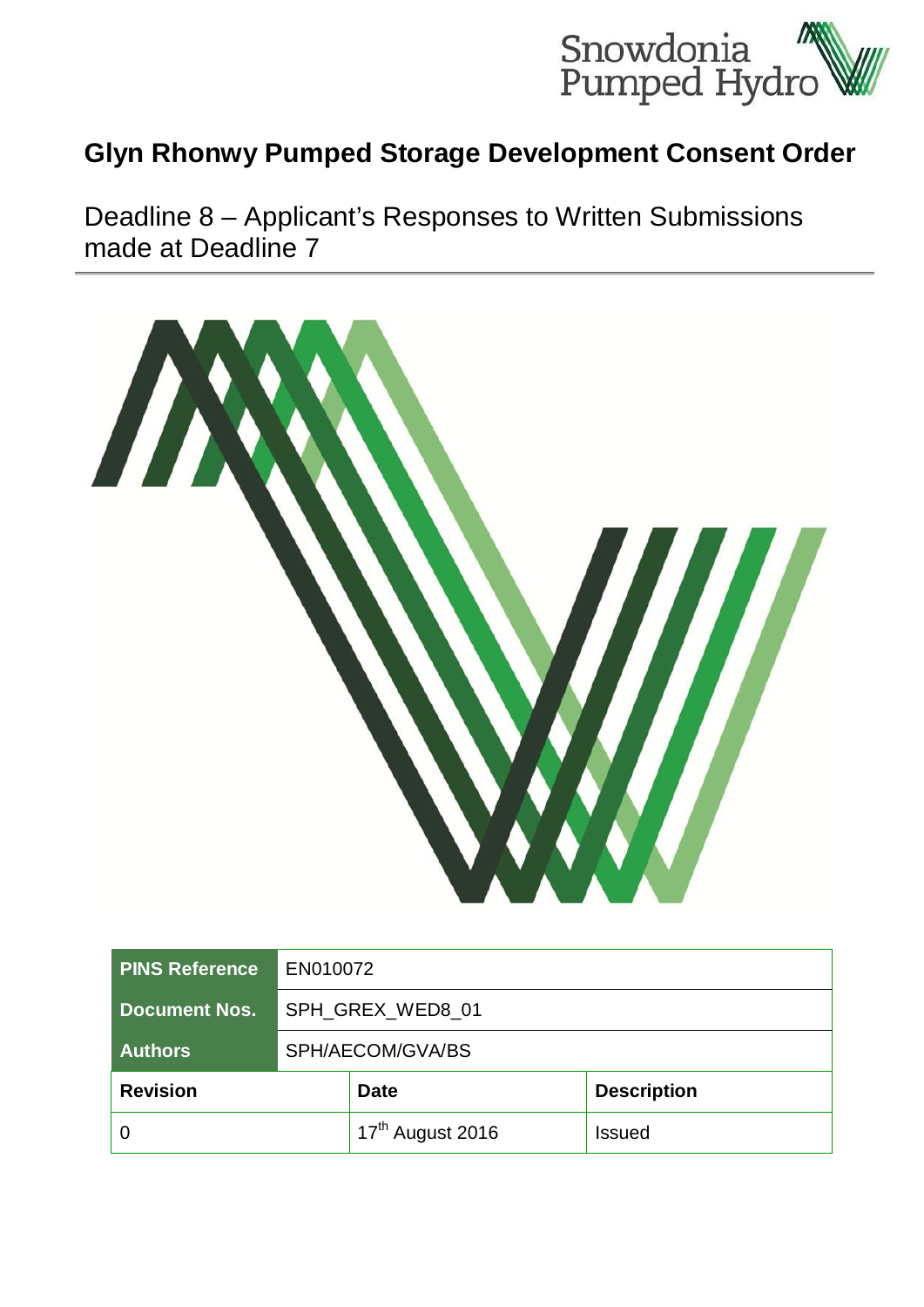

| Deadline 8: Applicant's Responses to Written |
|----------------------------------------------|
|                                              |
|                                              |
|                                              |
|                                              |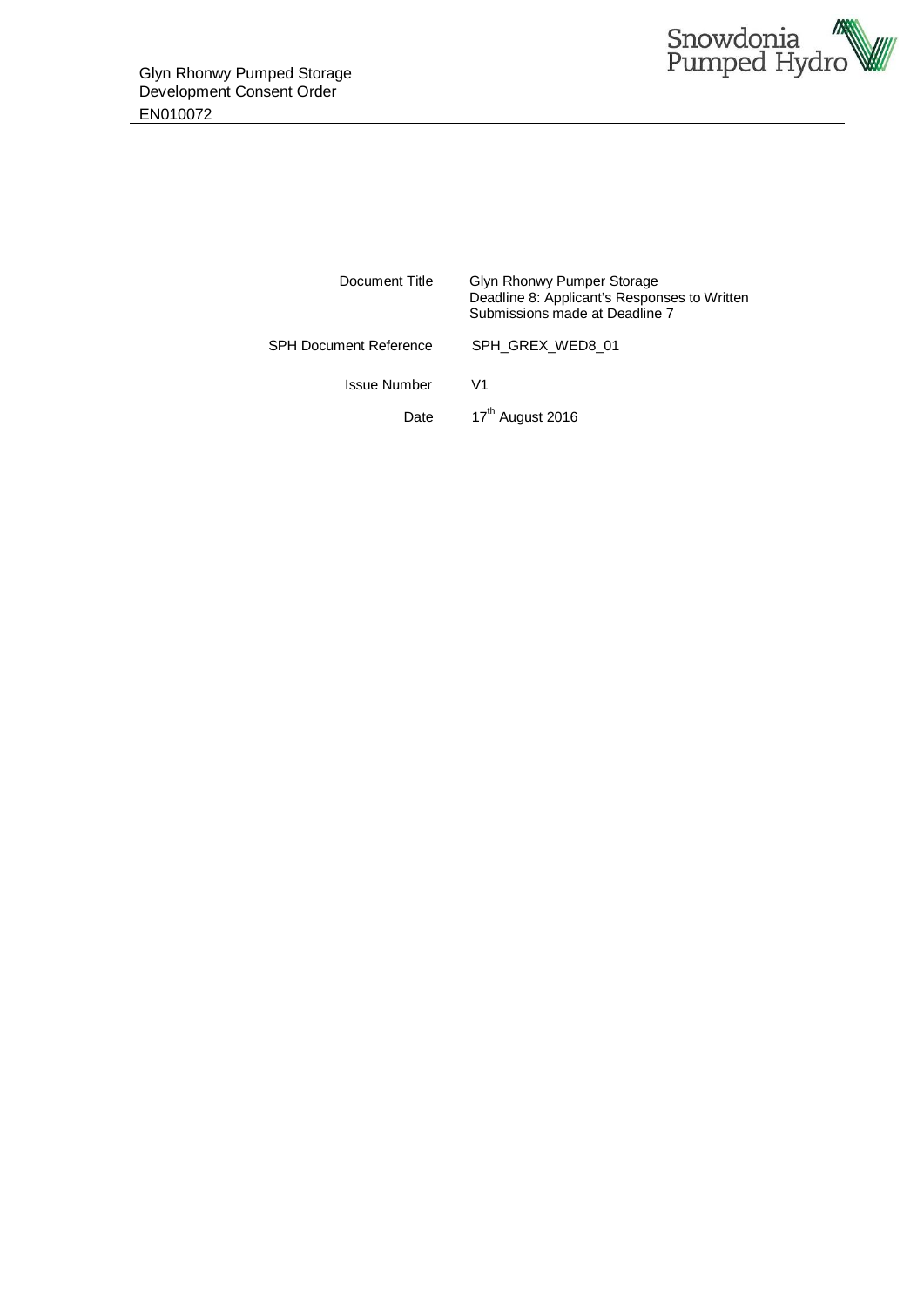

# APPLICANT'S RESPONSE

#### **1.1 Introduction**

1.1.1 The Applicant has reviewed the written representations received at Deadline 7 and wishes to provide a response only to Dr Dave Preskett, whose comments are made on behalf of Jeff Taylor and also Mr Jeff Taylor on behalf of CAGR.

#### **1.2 Response to Dr Preskett**

- 1.2.1 In response to Dr Preskett's representation, the Applicant can confirm that the evidence presented has already been released by the Ministry of Defence (MOD) and has been seen by the Applicant. This was documented in the Applicant's response to the Rule 17 request (question 8.3) submitted at Deadline 7 (SPH\_GREX\_WED7\_01).
- 1.2.2 The clearance certificate presented in the MOD documentation had already been released into the Gwynedd Archives after the initial Freedom of Information Act request made in 2014 and was included in the risk assessment prepared in Appendix 8.5 of the Environmental Statement (ES) (doc ref 6.02). This documentation continues to support the conclusion of the detailed desk study (Appendix 8.5) and risk assessment, that the potential for chemical munitions to be present on the site is very low.
- 1.2.3 Various independent sources of information support a low risk assessment, as previously provided by the Applicant at:
	- · Deadline 4
		- SPH\_GREX\_WED4\_02 Applicant's Responses to Written Submissions made at Deadline 3 (specifically Section 2 Jeff Taylor)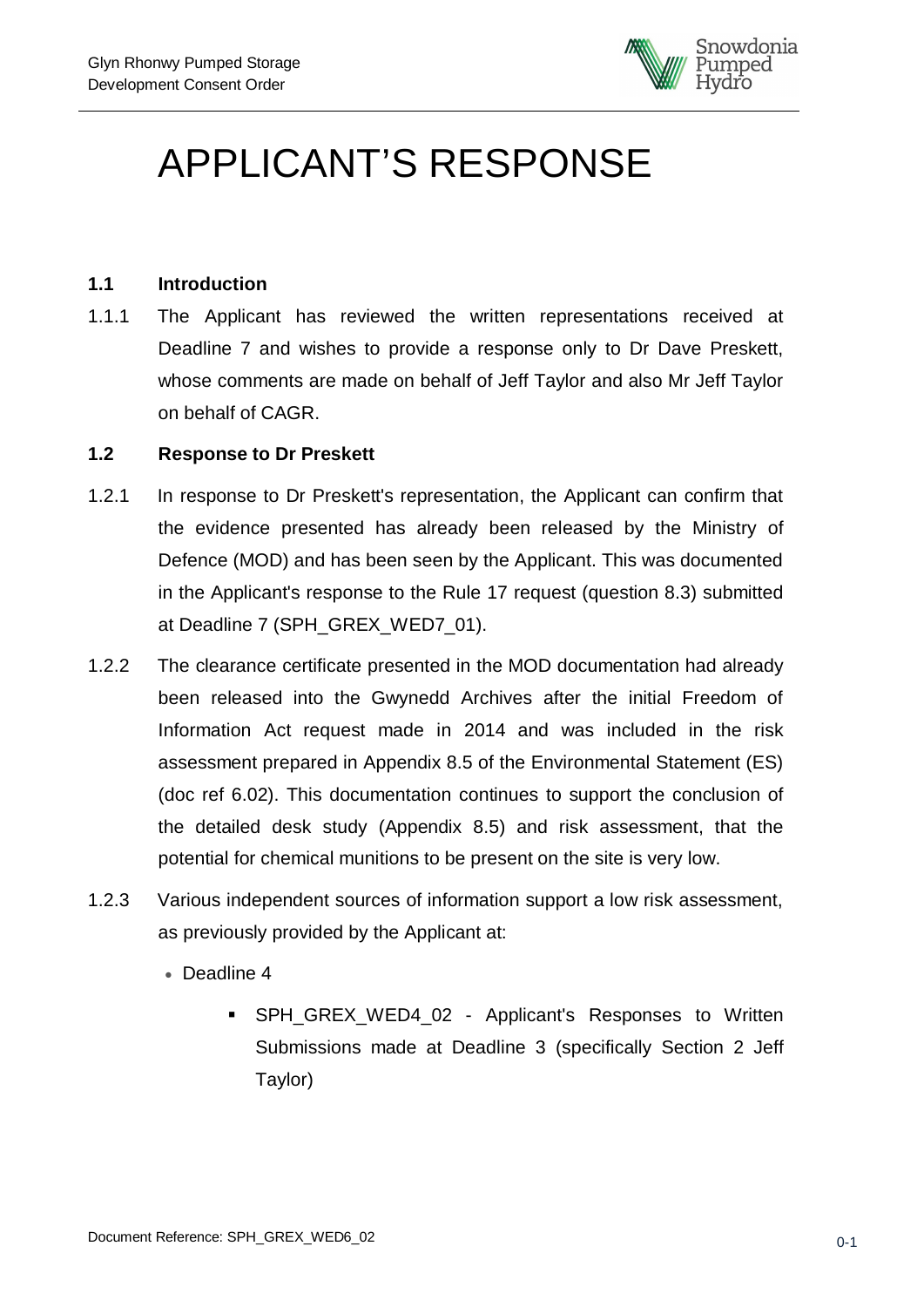

- SPH\_GREX\_WED4\_03 Applicant's Written Summary of Oral Case of Issue Specific Hearing 17th May 2016, Section 5, specifically in response to Question 5.1
- · Deadline 5
	- SPH\_GREX\_WED5\_01 Applicant's Response to Written Representations made at Deadline 4
	- SPH\_GREX\_SWQD5\_01 Applicant's Responses to Second Written Question, Section 9, specifically Q9.5
- · Deadline 6
	- SPH GREX WED6 02 Applicant's Responses to Written Submissions made at Deadline 5
- · Deadline 7
	- SPH GREX WED7 02 Applicant's Response to Examining Authority Rule 17 Request, Section 8
- 1.2.4 Furthermore, there remains no positive, corroborative evidence to indicate that munitions contained nerve agents were ever disposed of at RAF Llanberis. This is reiterated in the latest MOD correspondence within the Applicant's Rule 17 submission (Question 8.3 and Appendix 8.3) after review of the archive records initially released into the public domain at the request of the Applicant's UXO specialist, Zetica.

### **1.3 Response to Mr Jeff Taylor**

1.3.1 In response to Mr Taylor's response on contamination, any potential risks to controlled waters and human health from previous uses and contaminated land have already been assessed within Chapter 8 Geology and Ground Conditions of the submitted ES. The methodology for the identification and remediation of any identified contaminated land is outlined in the Land Discovery Strategy (LDS) (SPH GREX DCOD5 (Rev1)) which was submitted at Deadline 7. In addition, the requirements of LDS mirrors the appropriate contaminated land conditions imposed on the approved scheme. Any removal of UXO is to be outlined in the Ordnance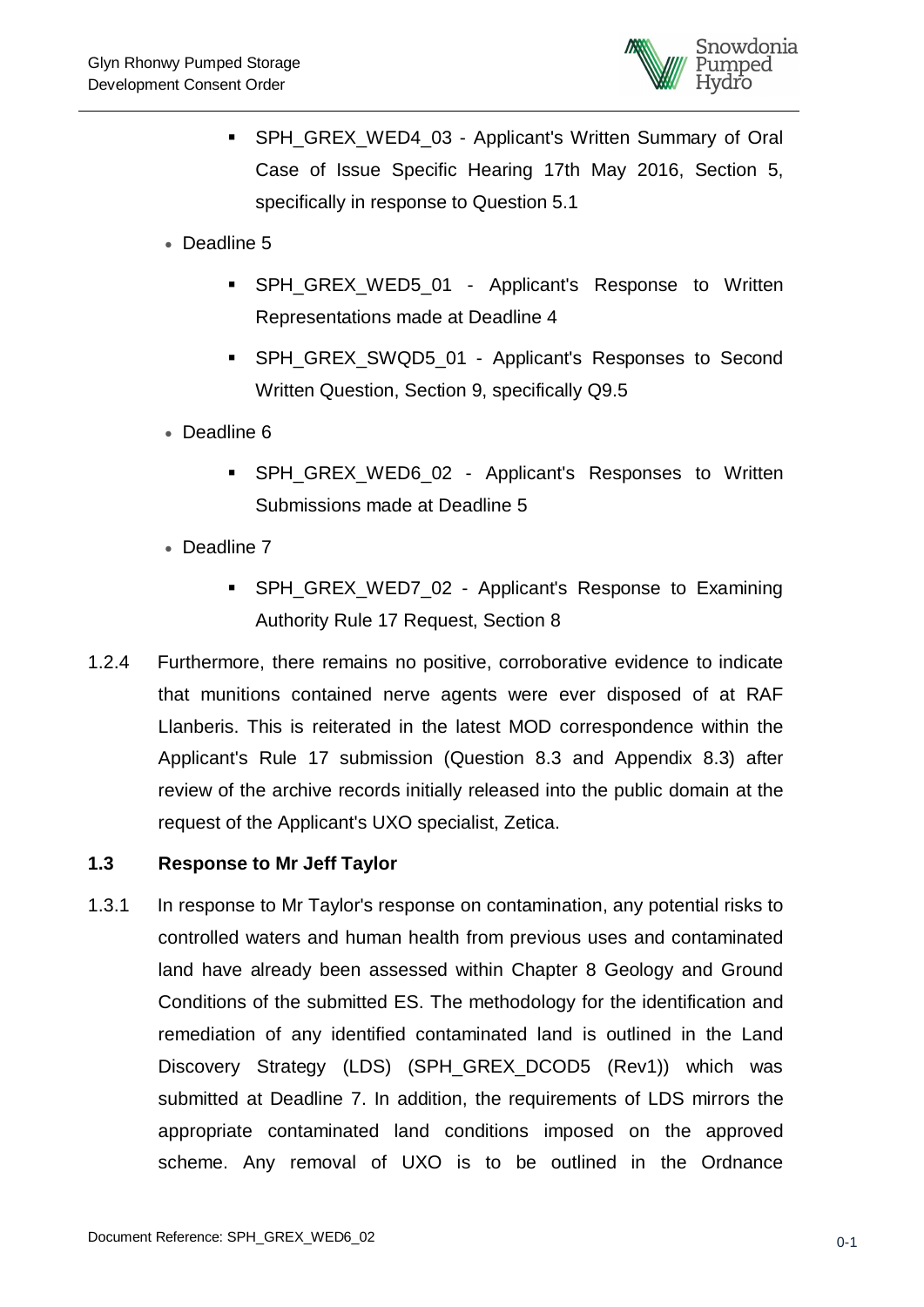

Management Strategy (OMS) as submitted at Deadline 7 (SPH\_GREX\_DCOD4 (Rev2)).

- 1.3.2 Any further clarity on the differentiation between and overlap of contaminated land and UXO is outlined in the Applicant's response to Second Written Question 8.14 (SPH\_GREX\_SWQD5\_01) and also the Applicant's response to Natural Resources Wales submitted at Deadline 7 (SPH\_GREX\_WED7\_01).
- 1.3.3 The Applicant notes that the Respondents have carried out their own water quality testing. The Applicant wishes to again reiterate that a comprehensive water monitoring exercise, which was agreed in advance with NRW, has been carried out by the Applicant. The Applicant has previously provided the results, as well as extensive analysis and commentary throughout the examination process.
- 1.3.4 There is no indication that good or reasonable practice has been followed in either the sampling or analysis the Respondent claims to have carried out. There is also a general lack of clarity within the presentation and interpretation of the data. Based on this, the Applicant considers that any conclusions drawn from the data are unlikely to be valid, and cannot be verified. The Applicant would also like to point out that the results are not supported by the extensive monitoring carried out by the applicant, with samples collected by trained professionals, analysis undertaken at accredited laboratories on criteria selected and agreed with NRW.
- 1.3.5 Calder Hall (the World's first commercial nuclear power station) opened in 1956 and so would have only produced spent rods after that date. Nuclear waste in the UK is not disposed of by random dumping. There is no indication in any records that disposal of nuclear material was ever disposed of at Glyn Rhonwy. The Respondent's own data supports the conclusion that there is no reason to believe that any fuel rod material was dumped at Glyn Rhonwy, as both U and Th are at the limits of detection or below it. In addition NRW have also agreed that a radioactive survey is not required in their written response at Deadline 6.